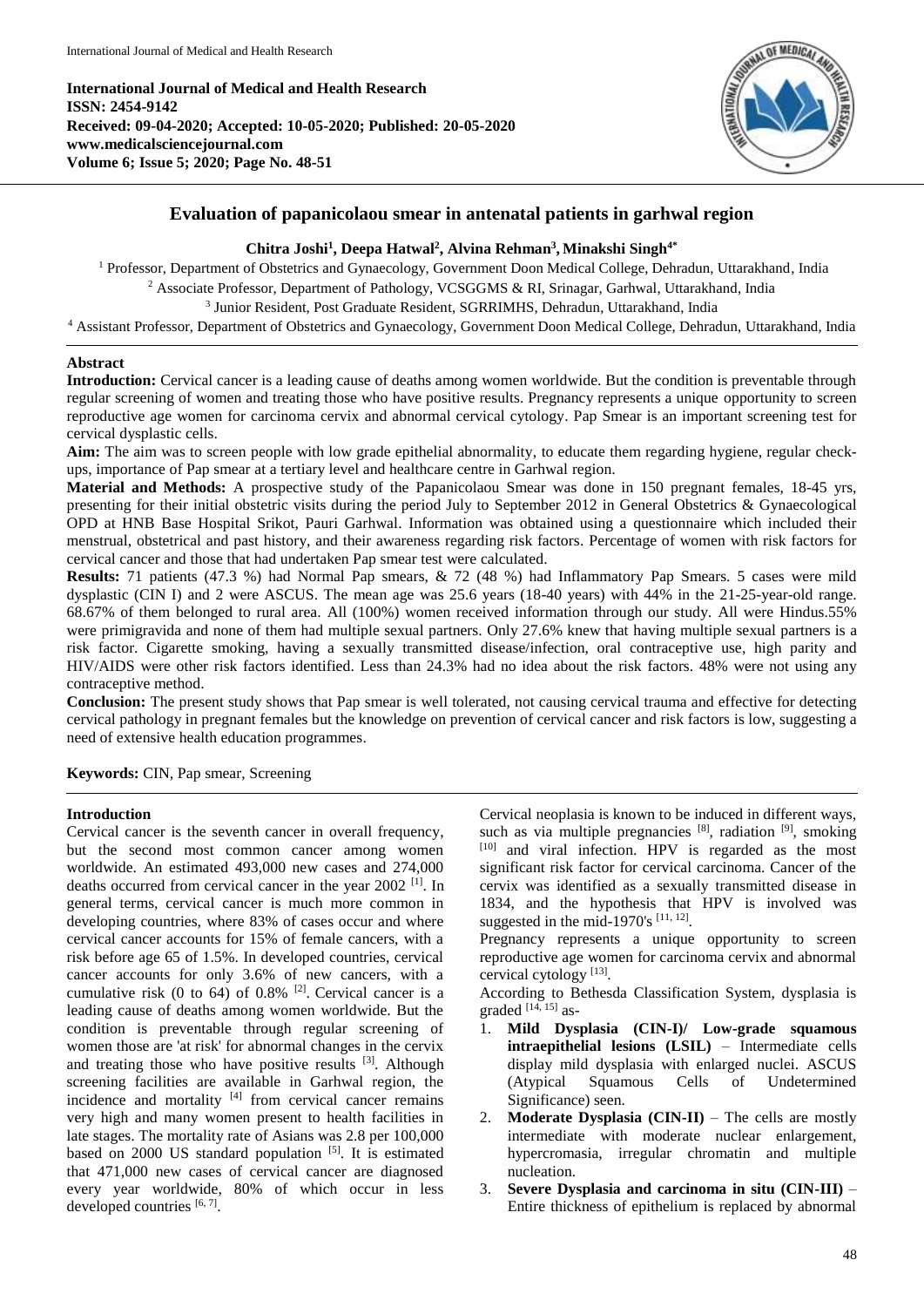cells. The cytology cells are mostly parabasal with increased nuclear-cytoplasmic ratio. The nuclei are irregular, with coarse chromatin material; mitosis and multinucleation are common.

**CIN**-II and CIN-III are described as High–grade Squamous intraepithelial lesions (HSIL)

**4. Invasive Cancer –** HSIL have propensity to progress and become invasive.

Pap Smear is an important screening test for cervical dysplastic cells. It was introduced by Papanicolaou and Traut in 1943. It is responsible for about 76.6% reduction in the incidence of cervical carcinoma and 74.5% reduction in mortality in the United States since 1950s <sup>[16]</sup>. It can detect pre-cancerous cells in time to treat them. Routine Pap Smear screening is recommended for all women above 21 years of age who are sexually active for atleast 3 years. In healthy women, a yearly negative Pap smear for 3 years is assuring, and thereafter 5 yearly test is adequate  $[17]$ .

Papanicolaou (Pap) smear test is considered the best approach to reduce cervical cancer incidence worldwide [18]. In pregnancy, the only diagnosis that may alter clinical management is invasive cancer. The presence of cancer may change treatment goals for the route and timing of delivery. Cervical cancer screening test results that are not likely to be associated with cancer may undergo colposcopic evaluation either during pregnancy or postpartum. The incidence of precancerous lesions of the cervix peak with occurrence of pregnancies within the same decade in women aged 25 to 35 years of age, antepartum care presents an opportunity to offer a Pap smear thereby increasing the coverage of the programme [19].

### **Aims & Objectives**

- To screen people with low grade epithelial abnormality at a tertiary level and healthcare centre in Garhwal region.
- To educate the patients for maintaining good hygiene.
- To promote women to go for regular gynaecological checkups and emphasize importance of Pap Smear.
- The study objective was to describe the effect of the antepartum Pap smear on the coverage of a cytological screening programme.

#### **Material and Methods**

This was a prospective study of the Papanicolaou Smear in pregnant females (18-45 yrs of age at time of examination) presenting for their initial obstetric visits during the period July to September 2012. This study was conducted in General Obstetrics & Gynaecological OPD at HNB Base Hospital Srikot, Pauri Garhwal after considering the inclusion criteria and taking informed consent. A questionnaire was prepared for the respondents which included their menstrual, obstetrical and past history, and their awareness regarding risk factors.

Materials used were Cusco's bivalve self-retaining speculum, Cervical cyto brush, preservative, glass slides, Ayre's spatula.

This study was undertaken keeping in view the rural community of Garhwal region. The

assessment was performed by means of a questionnaire survey. Outcome measures were percentage of women with

Risk factors for cervical cancer and use of Pap smear test and had undertaken Pap smear test. Binary logistic regression analysis was carried out to identify possible predictors of Pap smear test undertaken.

### **Observations & Result**

150 pregnant females were included in this study. Pap smear examinations were well tolerated by all females.

| <b>Findings</b>        | % of respondents |
|------------------------|------------------|
| Normal                 | 47.33            |
| Inflammatory           | 48               |
| <b>ASCUS</b>           | 1.33             |
| Mild Dysplasia (CIN I) | 3.34             |
| CIN II                 |                  |
| CIN III                |                  |

**Table 1:** Pap Findings/Outcomes in respondents included in this study

71 patients (47.3 %) had Normal Pap smears, & 72 (48 %) had Inflammatory Pap Smears. Significant pathology was found in 7 cases, of these cases 5 cases were mild dysplastic (CIN I) and 2 were ASCUS.

**Table 2:** Age group of the respondents included in the study

| Age group (yrs) | No. Of respondents | % of respondents |
|-----------------|--------------------|------------------|
| $15-20$         | 35                 | 23.33            |
| $21 - 25$       | 66                 |                  |
| $26 - 30$       | つつ                 | 14.67            |
| 31-35           |                    |                  |
| $36-40$         |                    |                  |

The mean age of the sample was 25.6 years (18-40 years of age) with 44% of the respondents in the 21-25-year-old range.

**Table 3:** Locality of the respondents compared with their percentage

| Locality | <b>No. of Respondents</b> | % of respondents |
|----------|---------------------------|------------------|
| Rural    | 103                       | 68.67            |
| Urban    |                           | 31 33            |

68.67% of them belong to rural area and 47 residents were urban population.

All (100%) of the respondents received information on Pap smear through our study. None of them knew that Pap smear is used for prevention of cervical cancer. The respondents of our study group had never heard of and had not undergone Pap smear screening before. All the respondents who were in the study group were Hindus.

**Table 4:** Gravida of the respondents included in the study compared with their percentage

| Gravida | No. of patients |
|---------|-----------------|
| Primi   |                 |
| G2      |                 |
| G3      | 23              |
|         | ۱۹              |

55% of the respondents were primi gravida and less than half of them had 2-5 children with none of them having multiple sexual partners.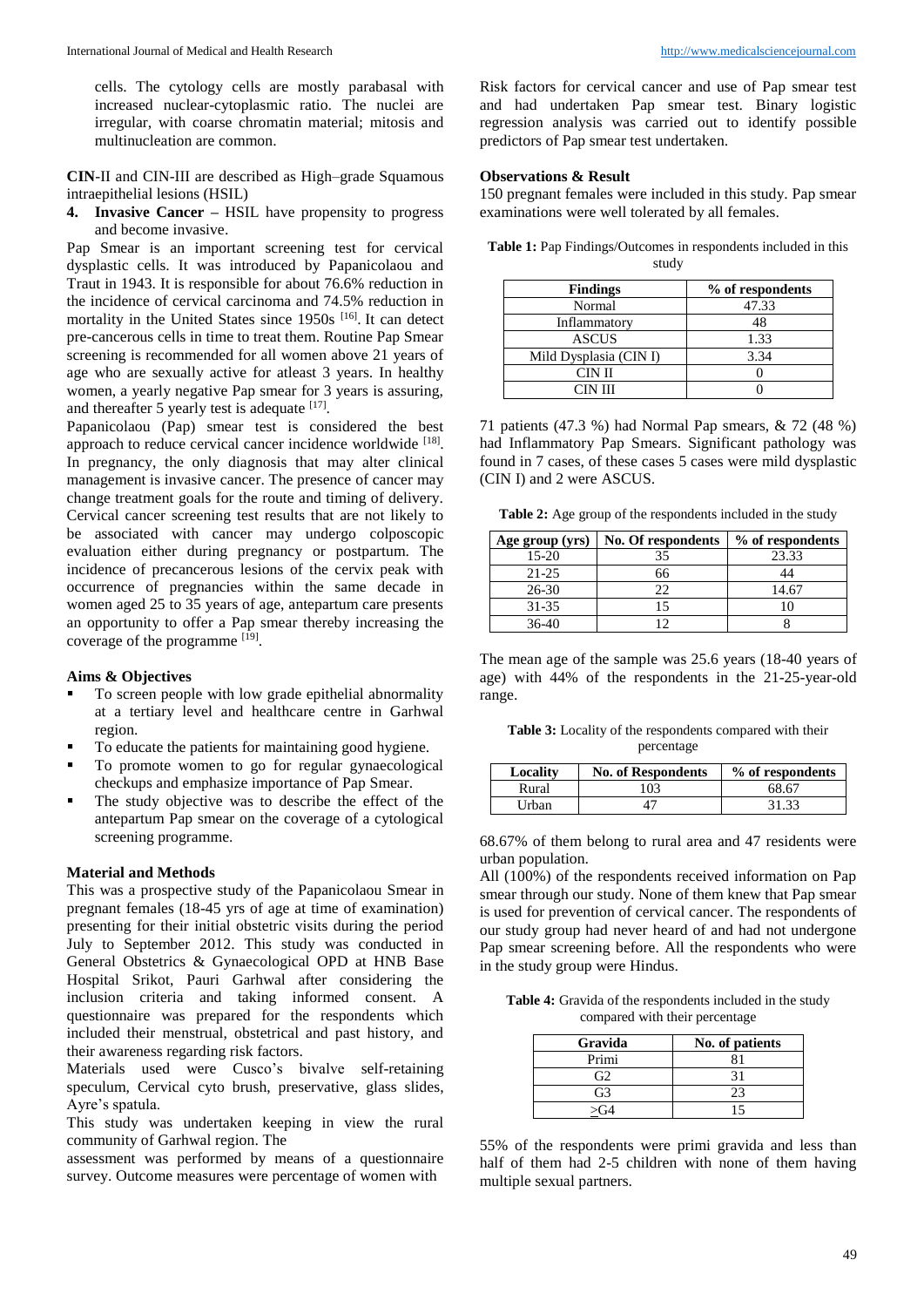**Table 5:** Awareness about risk factors compared with the respondents included in the study

| <b>Risk Factors</b>             | % of patients |
|---------------------------------|---------------|
| <b>Multiple Sexual Partners</b> | 27.6          |
| Smoking                         | 17.2          |
| <b>STD</b>                      | 14.7          |
| <b>OCP</b>                      | 9.9           |
| Parity > 3 children             | 5.7           |
| <b>HIV/AIDS</b>                 | 1.7           |
| Unaware                         | 24.3          |

When asked about the risk factors for cervical cancer, 27.6% of respondents identified having multiple sexual partners (MSP) as a risk factor. Cigarette smoking (17.2%), having a sexually transmitted disease/infection (14.7%), oral contraceptive use  $(9.9\%)$ , high parity i.e.  $>3$  children (5.7%), and HIV/AIDS (1.7%) were among other factors identified by respondents as risk factors for cervical cancer. Less than 24.3% percent had no idea about the risk factors for the disease.

About 2/3 of the women reported that they had regular menses, while rest of them reported they had irregular menses.

**Table 6:** Use of Contraceptives in the respondents included in the study

| Type of ContraceptiveNo. of respondents% of respondents |        |
|---------------------------------------------------------|--------|
| Nil                                                     |        |
| OCPs                                                    |        |
| $Cu-T$                                                  | 7.33   |
| Barrier                                                 | 34. 67 |

About 48% percent of the participants said that they were not using any contraceptive method currently, among the rest most commonly used contraceptive method was barrier method (34.67%), followed by OCPs (oral Contraceptive Pills) (10%), IUDs (Intra uterine Devices) (7.33%).

#### **Discussion-**

Our study intended to screen maximum patients for cervical carcinoma, but only 150 respondents were included in the study. The reason for decrease in Sample size may be attributed to the rainy season (July to September – the time period allotted for the STS project) in hilly terrain of Uttarakhand causing recurrent landslides and frequent road blocks, due to which the patients were unable to report to hospital for their regular gynaecological checkups. The screening uptake was very poor due to a combination of inappropriate beliefs, misapprehension, and deficient knowledge. Most of the people in rural locality do not go for regular antenatal checkups due to age old customs and belief regarding child birth at home. The patient's compliance was very low, the respondents were very reluctant in giving consent for the screening test. Low level of awareness was also contributory to low Pap Smear uptake. The habit of having an annual visit to a clinician for a Pap smear appears to be firmly entrenched.

Pap smear is the screening method for the Cervical pathologies. It can detect about 60-70% of the cancer of cervix and about 70% of endometrial cancers<sup>[20]</sup>. Cervical cancer is one of the most common cancers among women worldwide <sup>[21]</sup>. Its mortality exemplifies health inequity, as its rates are higher in low- & middle-income countries [22].

We speculate that the years of socialization by the media and various organizations promoting Pap smears as an integral part of women's health care will be difficult to overcome. It is not surprising, then, that women in this study are reluctant to consider risk-based cervical cancer screening. In part, their reluctance appears to be based on a lack of knowledge about the risk factors for cervical cancer, its natural history, and the effectiveness of annual compared with triennial screening. To overcome the misperceptions and concerns expressed will require considerable education, communication, and reassurance.

In a study by Bhutia K, Puri M, et al. <sup>[22]</sup> done at" Department of Obstetrics and Gynecology, Lady Hardinge Medical College, Delhi, India" reported inflammatory Pap smear in 32.9% of the respondents, whereas 16.67% of women had CIN. Another study by Ma L, Bian ML, Wang XH *et al*. [23] conducted at "Department of Obstetrics and Gynecology, China-Japan

Friendship Hospital, Beijing 100029, China" reported that the inflammatory samples were 10.52%, and the samples of atypical squamous cells (ASC) in antenatal women was 5.65% and 2.97% were of low-grade squamous intraepithelial lesions (LSIL). On the other hand, in our study, more inflammatory smears were reported in 48% of cases. ASC and LSIL showed similar pattern in 1.33% and 3.33% women respectively.

The most common age group who participated in the study belong to the range 21-25 years. A study by de González *et al*, 2004 [24] depicted high parity (3 births or more) increases the risk of cervical cancer by 51% compared to women with no births. According to our study, 38 respondents (25.33%) had high parity ( $>3$  births), and none of them had normal Pap smear. Thus, our study correlates with the earlier one, in depicting the risk of disease higher in women with high parity. Though the rural population was reluctant in participating in the study, but 103 patients (68.67%) who participated in it belonged to rural area.

In our study, we observed that 72 women (47.33%) did not use any contraceptive method. This may be correlated to lack of awareness and misperceptions among rural population of Garhwal region. Non-use of contraceptive methods<sup>[25]</sup> can lead to worsening of the condition leading to dysplasia and invasion. Thus, importance of Pap smear screening increases in such patients, to decrease the incidence of cervical carcinoma.

The awareness of cervical cancer risk factors among the respondents was poor and it does not depend on sociodemographic factors. The prevalence of risk factors for cervical carcinoma according to the Behavioral Risk Factor Surveillance System includes a number of factors.

Inquiring about risk factors, such as sexual habits, is often embarrassing (to providers and patients), and depending upon how the risk factors are assessed, the findings can have questionable validity <sup>[26]</sup>. Additionally, some risk factors (race, for example) [27] , can be poor predictors compared with other factors (such as number of sexual partners), and no adequate models exist for predicting cervical cancer.

Finally, concerns have been raised about compliance with other screening procedures, such as mammography, clinical breast examinations, and fecal occult blood testing, if the frequency of cervical cancer screening is reduced <sup>[28]</sup>. In our study other screening procedures were not included, only Pap Smear testing was done and evaluated thereafter.